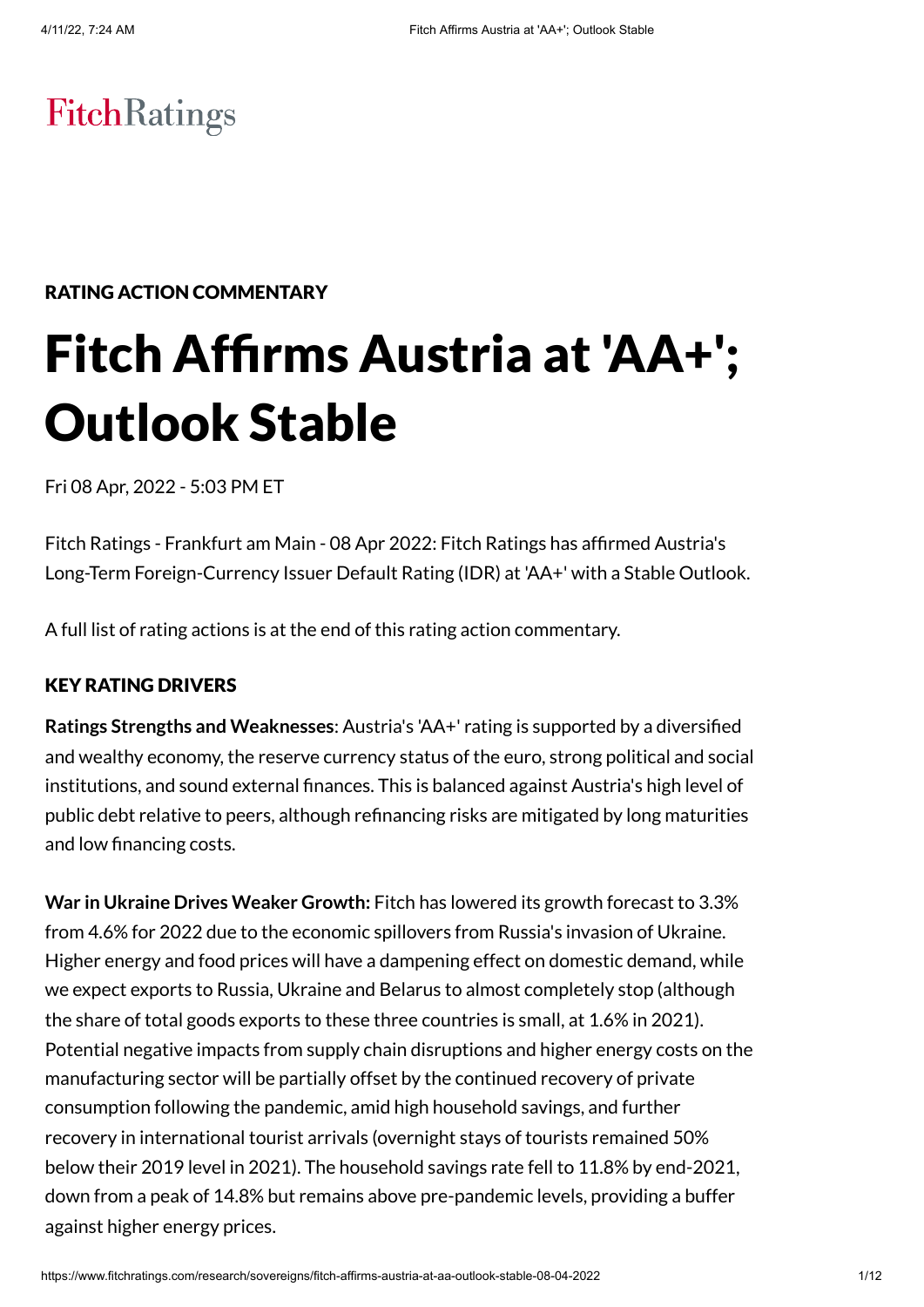**Energy Supply Disruptions are Downside Risk:** Russia is an important supplier of natural gas for Austria, accounting for 80% of natural gas imports (and 18% of total energy consumption), and its gas would be difficult and potentially costly to substitute in the short term. The ECB has calculated that Austrian gross value added could decline by more than 1.2% if gas supply was cut by 10%, the second-largest decline among eurozone countries when accounting for the direct and indirect effects of gas rationing. Gas storage utilisation fell to a low level 12.4% of storage capacity at the end of March, indicating heightened vulnerability in case Russian gas deliveries came to a halt. The Austrian government aims to purchase an additional gas reserve of 12.6TWh by November 2022 to provide an additional safety buffer, which would double the current supply. Nonetheless, the uncertain outlook on energy supply presents a downside risk to both our macro and fiscal baseline.

**Inflation Reaches New Highs:** HICP inflation was already increasing prior to the invasion of Ukraine, reaching on average 2.8% in 2021 (compared with a five-year average of 1.6% during 2016-2020). Flash estimates indicate that inflation further accelerated to 6.7% in March, the highest reported value since 1981, primarily driven by higher energy prices. Producer prices were on a downward trend during 2020 amid the pandemic shock but price increases reached historical highs in late 2021 (December: 16.7% yoy), which will feed into higher consumer price inflation with a lag this year. We forecast that annual inflation will average 6.1% this year before falling back to 3.3% in 2023 as inflationary pressures unwind.

**Fiscal Deficit Reduction:** Preliminary results published by Statistics Austria indicate a general government deficit of 5.9% of GDP for 2021, close to our October forecast of 6.0%. Fitch expects a reduction of the deficit to 2.9% of GDP this year, reflecting an improved revenue base and the continued phasing-out of Covid-19 support measures (of around 4.3% of GDP). These will more than offset new support measures for households and businesses to mitigate the impact from higher inflation, including oneoff payments to households and a reduction of the electricity and gas tax, as well as higher spending for Ukrainian refugees. The purchase of the strategic gas reserve will cost EUR1.6 billion this year (0.4% of GDP). Moreover, the Austrian government plans to gradually increase its low defence spending quota from 0.6% to 1.0% of GDP over the next years.

A key downside risk to our projections is a worsening of the energy crisis, which could lead to additional fiscal support. Longer-term spending pressures from an ageing demographic are already evident and will further intensify as they have largely remained unaddressed. The European Commission estimates that ageing-related expenditures will further increase to 30.3% of GDP by 2050 from 26.7% in 2019, compared with an average increase to 26.5% from 24.0% for the EU27.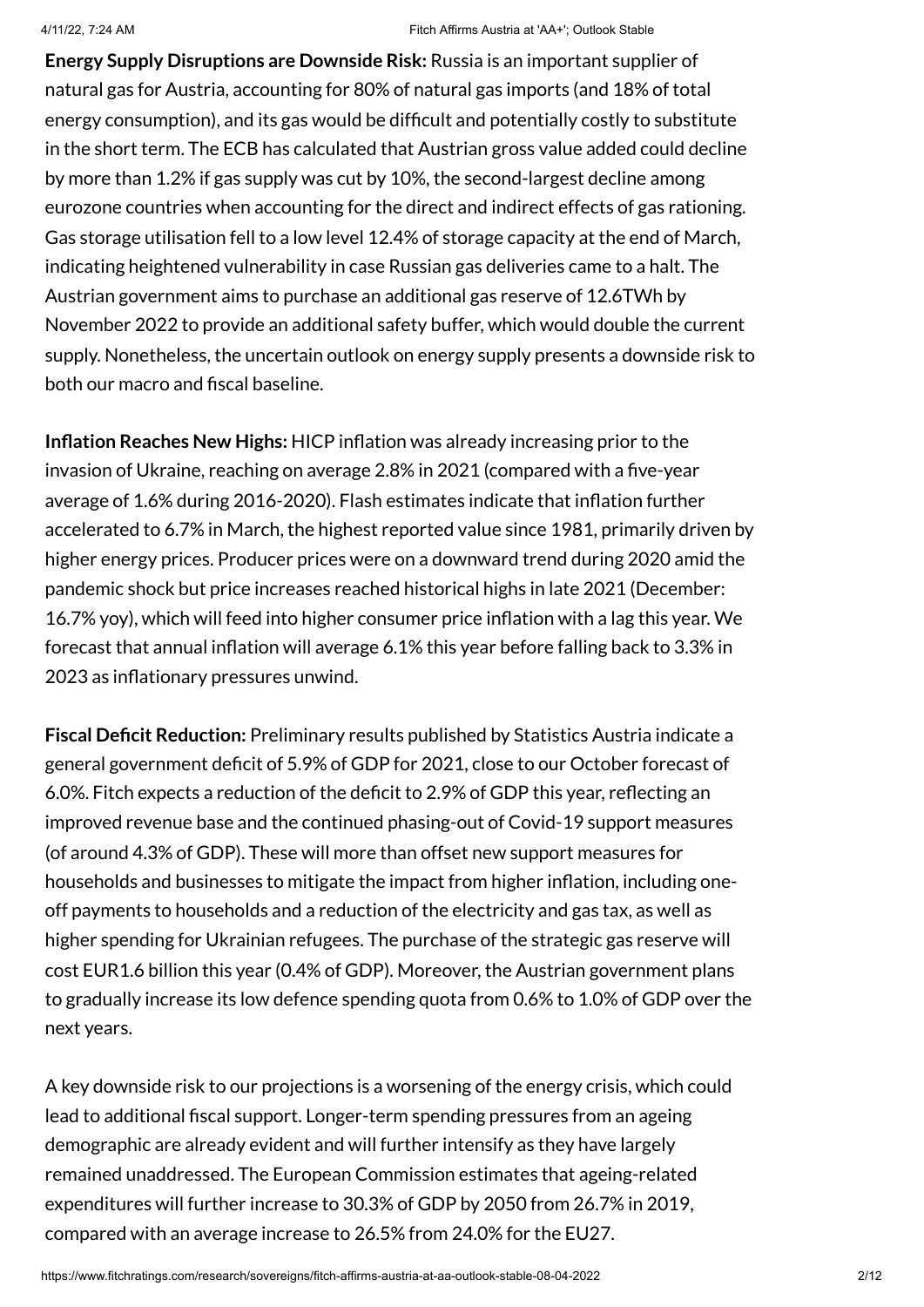**High, But Declining Public Debt:** General government debt was 82.8% of GDP at end-2021, in line with our October forecast. The debt reduction was primarily driven by strong nominal GDP growth (6.3%) and sizeable stock-flow adjustments (-1.2% of GDP) relating to the collection of tax deferrals, a reduction in deposits and the continued divestment of assets from Austria's bad banks. We forecast that public debt will fall to 78.5% of GDP by end-2023, still significantly above the pre-pandemic level of 70.6% and forecast 'AA' median of 50.2%. Austria's debt/GDP ratio will continue to decline beyond the SRM forecast horizon, supported by moderate fiscal deficits and low debt service costs. Interest payments as a share of government revenue will fall to 1.6% in 2023, below the 'AA' projected median of 1.9%. The debt structure is favourable. At 11.2 years, the average maturity of general government market debt is the longest in the EU.

**Banking Sector Exposure to Russia:** The Austrian banking sector's exposure towards Russia and Ukraine is overall moderate but still ranks as one of the highest among EU countries. The European Banking Authority calculates that exposures to these two countries stood at 2.8% of total exposures as of December 2021, primarily reflecting the exposure of Raiffeisen Bank International. Austrian banks have strong capital and liquidity buffers and should be able to absorb losses associated with their Russian or Ukrainian subsidiaries (common equity Tier 1 ratios reached 16.6% at end-2021). However, second-round effects from a slowdown in economic growth and deterioration of asset quality in the broader Eastern Europe region represents a downside risk, given the sizeable exposure to this region in terms of assets and profits.

Fitch's Macro-Prudential Risk Indicator (MPI) for Austria stands at '2', indicating a moderate vulnerability from rising real credit growth and asset price growth. New macroprudential measures will become legally binding in 2H22 in response to accelerating house prices, while risks are mitigated by low private sector indebtedness.

**ESG - Governance:** Austria has an ESG Relevance Score (RS) of '5[+]' for both Political Stability and Rights and for the Rule of Law, Institutional and Regulatory Quality and Control of Corruption. Theses scores reflect the high weight that the World Bank Governance Indicators (WBGI) have in our proprietary Sovereign Rating Model. Austria has a high WBGI ranking at 90.6, reflecting its long track record of stable and peaceful political transitions, well established rights for participation in the political process, strong institutional capacity, effective rule of law and a low level of corruption.

# RATING SENSITIVITIES

# Factors that could, individually or collectively, lead to negative rating action/downgrade:

https://www.fitchratings.com/research/sovereigns/fitch-affirms-austria-at-aa-outlook-stable-08-04-2022 3/12 - Macro: A large adverse macroeconomic shock, for example due to energy rationing or other spillovers from the war in Ukraine, particularly if it were to have negative effects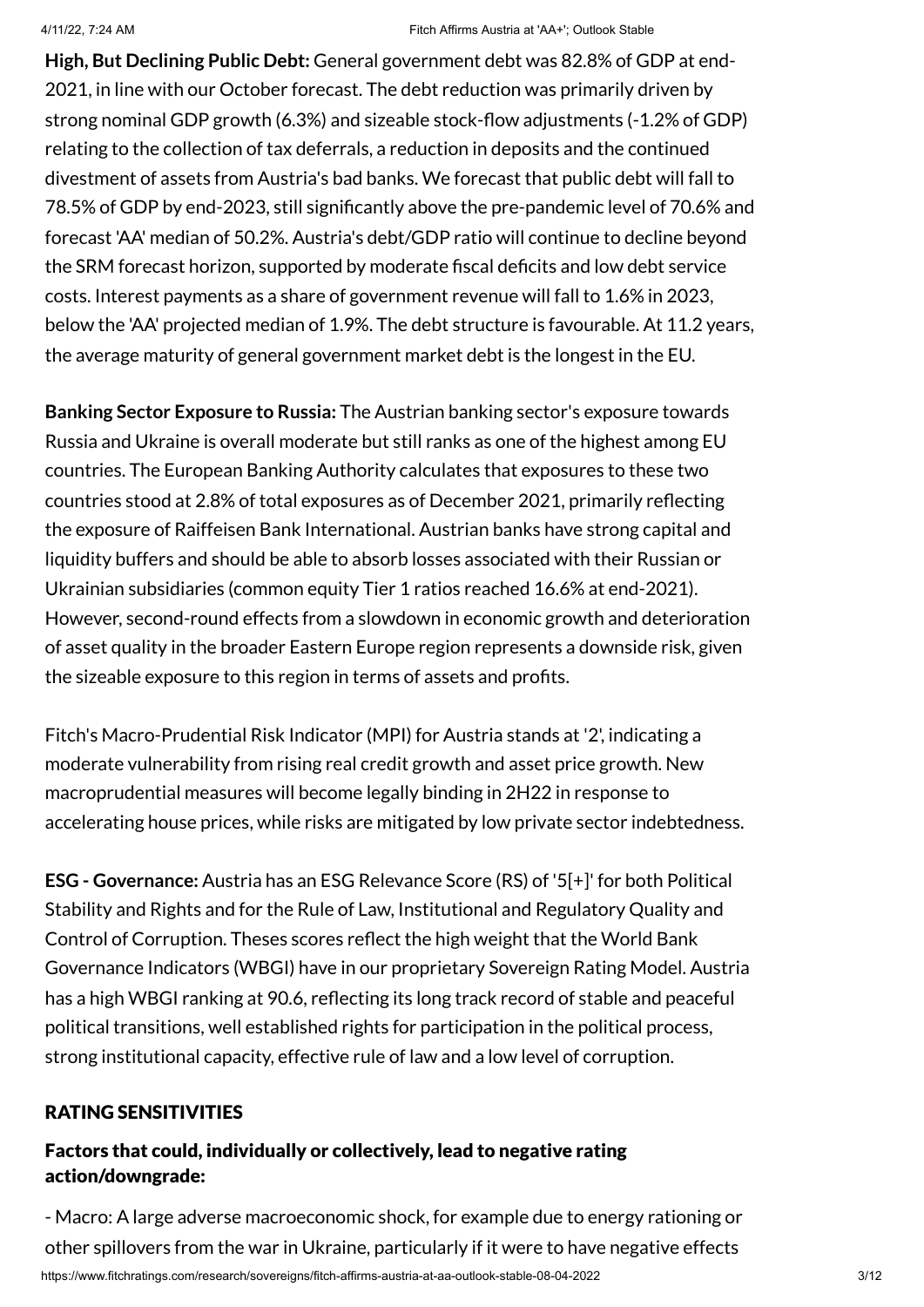on public finances and/or the banking sector.

- Public Finances: Persistent increase in general government debt, for example, due to a prolonged period of fiscal deterioration in response to the energy crisis, weaker medium-term growth prospects, or crystallisation of contingent liabilities.

# Factors that could, individually or collectively, lead to positive rating action/upgrade:

- Public Finances: General government debt/GDP continuing on a firm downward path over the medium to long term to significantly lower levels, for example, due to sustained fiscal consolidation.

- Structural: An improvement in governance standards to a level that is more line with 'AAA' rated sovereigns.

# SOVEREIGN RATING MODEL (SRM) AND QUALITATIVE OVERLAY (QO)

Fitch's proprietary SRM assigns Austria a score equivalent to a rating of 'AA-' on the Long-Term Foreign-Currency (LT FC) IDR scale.

Fitch's sovereign rating committee adjusted the output from the SRM to arrive at the final LT FC IDR by applying its QO, relative to SRM data and output, as follows:

- Macro: +1 notch reflecting macroeconomic performance, policies and prospects. The positive notch adjustment offsets the deterioration in the SRM output driven by volatility from the pandemic shock, including on GDP growth. The deterioration of the GDP growth and volatility variables reflects a very substantial and unprecedented exogenous shock that has hit the vast majority of sovereigns, and Fitch believes that Austria has the capacity to absorb it without lasting effects on its long-term macroeconomic stability.

- Public Finances: +1 notch to reflect our expectation that government debt/GDP ratio will decline beyond the SRM forecast horizon, based on our fiscal and macroeconomic projections and the record of debt reduction prior to the pandemic. In addition, it reflects Austria's long average maturity of government debt.

Fitch's SRM is the agency's proprietary multiple regression rating model that employs 18 variables based on three-year centred averages, including one year of forecasts, to produce a score equivalent to a LT FC IDR. Fitch's QO is a forward-looking qualitative framework designed to allow for adjustment to the SRM output to assign the final rating, reflecting factors within our criteria that are not fully quantifiable and/or not fully reflected in the SRM.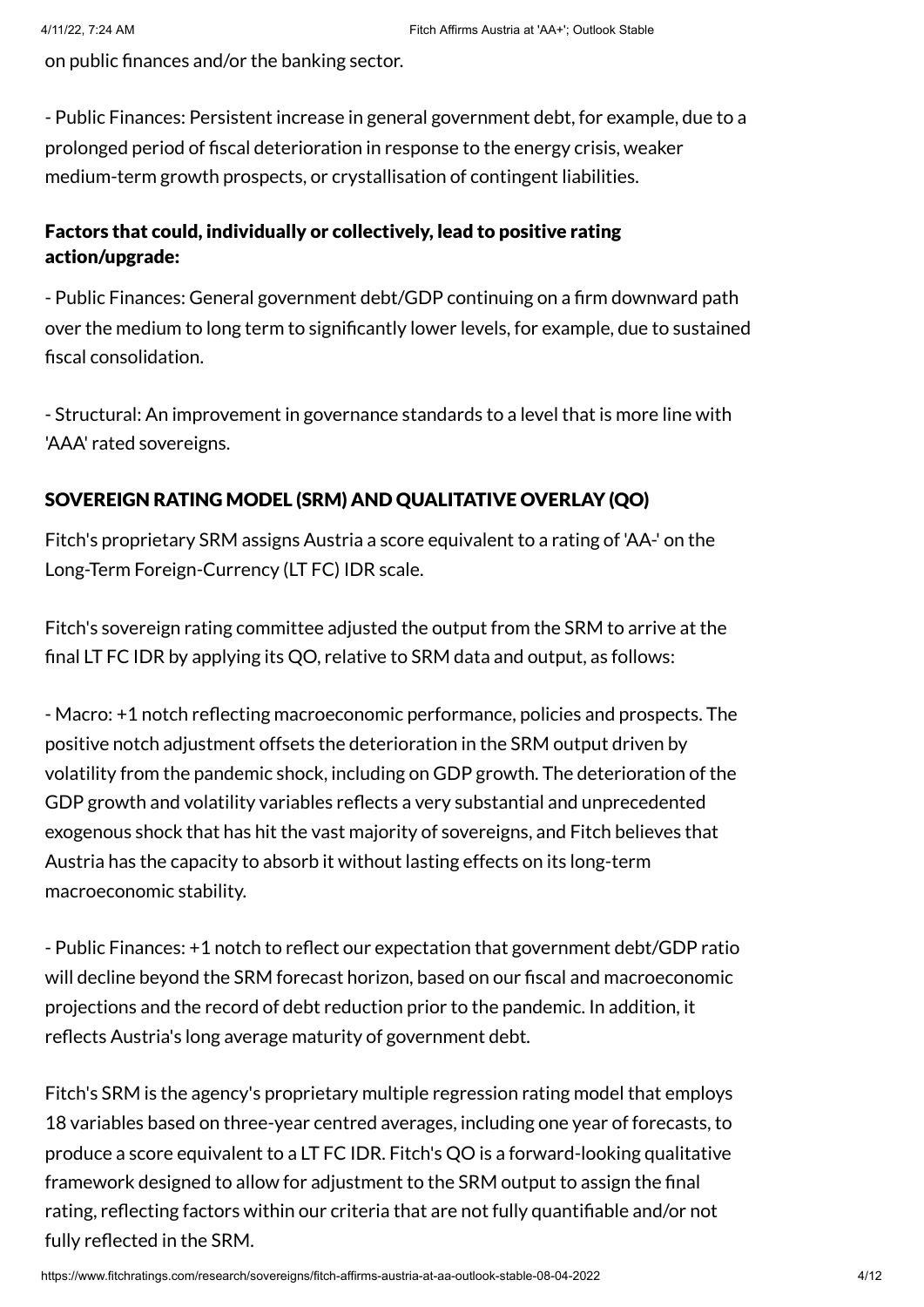#### BEST/WORST CASE RATING SCENARIO

International scale credit ratings of Sovereigns, Public Finance and Infrastructure issuers have a best-case rating upgrade scenario (defined as the 99th percentile of rating transitions, measured in a positive direction) of three notches over a three-year rating horizon; and a worst-case rating downgrade scenario (defined as the 99th percentile of rating transitions, measured in a negative direction) of three notches over three years. The complete span of best- and worst-case scenario credit ratings for all rating categories ranges from 'AAA' to 'D'. Best- and worst-case scenario credit ratings are based on historical performance. For more information about the methodology used to determine sector-specific best- and worst-case scenario credit ratings, visit https://www.fitchratings.com/site/re/10111579.

# REFERENCES FOR SUBSTANTIALLY MATERIAL SOURCE CITED AS KEY DRIVER OF RATING

The principal sources of information used in the analysis are described in the Applicable Criteria.

#### ESG CONSIDERATIONS

Austria has an ESG Relevance Score of '5[+]' for Political Stability and Rights as World Bank Governance Indicators have the highest weight in Fitch's SRM and are therefore highly relevant to the rating and a key rating driver with a high weight. As Austria has a percentile rank above 50 for the respective Governance Indicator, this has a positive impact on the credit profile.

Austria has an ESG Relevance Score of '5[+]' for Rule of Law, Institutional & Regulatory Quality and Control of Corruption as World Bank Governance Indicators have the highest weight in Fitch's SRM and are therefore highly relevant to the rating and are a key rating driver with a high weight. As Austria has a percentile rank above 50 for the respective Governance Indicators, this has a positive impact on the credit profile.

Austria has an ESG Relevance Score of '4[+]'for Human Rights and Political Freedoms as the Voice and Accountability pillar of the World Bank Governance Indicators is relevant to the rating and a rating driver. As Austria has a percentile rank above 50 for the respective Governance Indicator, this has a positive impact on the credit profile.

Austria has an ESG Relevance Score of '4[+]' for Creditor Rights as willingness to service and repay debt is relevant to the rating and is a rating driver for Austria, as for all sovereigns. As Austria has track record of 20+ years without a restructuring of public debt and captured in our SRM variable, this has a positive impact on the credit profile.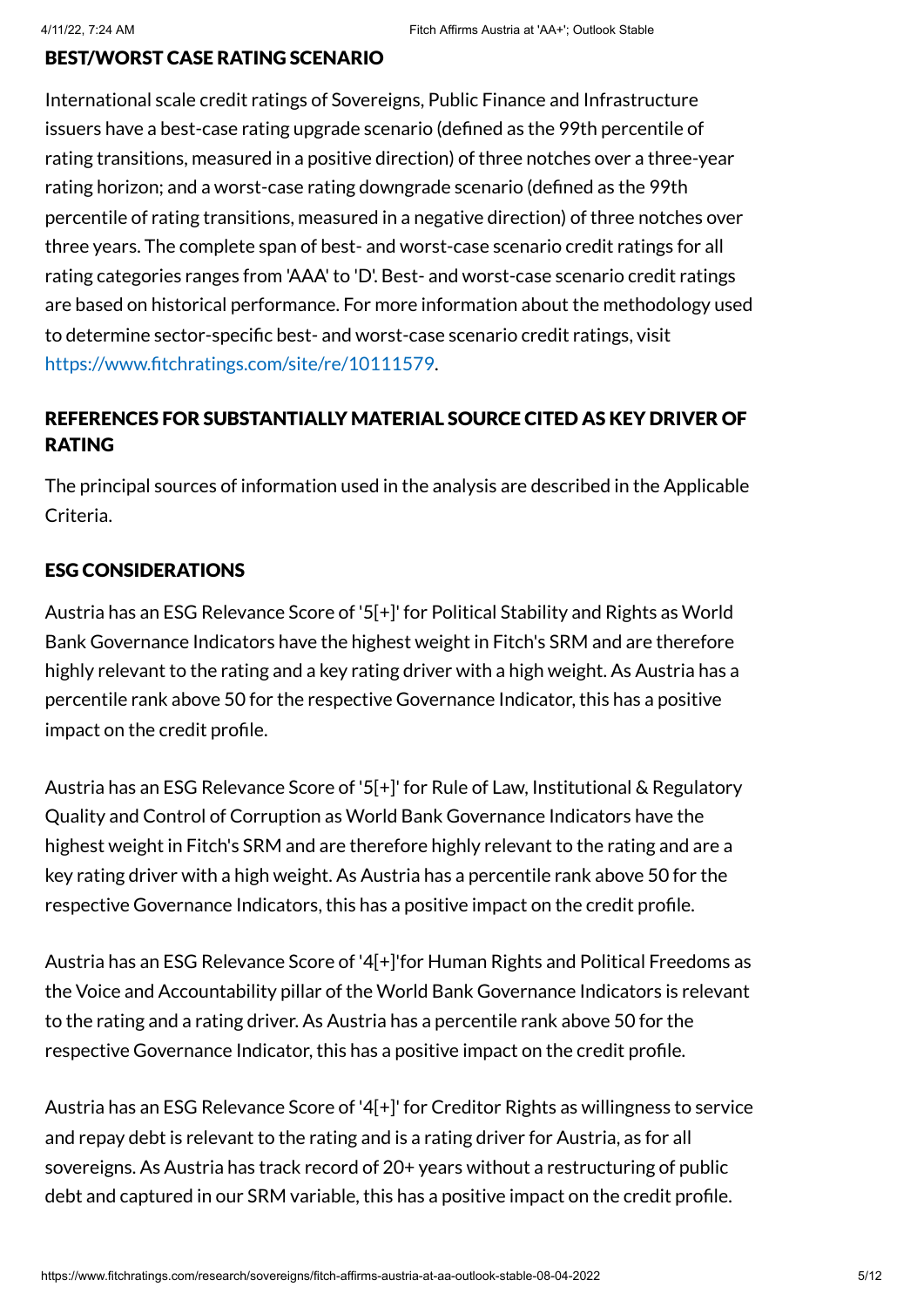Except for the matters discussed above, the highest level of ESG credit relevance, if present, is a score of '3'. This means ESG issues are credit-neutral or have only a minimal credit impact on the entity, either due to their nature or to the way in which they are being managed by the entity. For more information on Fitch's ESG Relevance Scores, visit www.fitchratings.com/esg.

## RATING ACTIONS

| <b>ENTITY/DEBT <math>\div</math></b> | <b>RATING <math>\div</math></b>                    | <b>PRIOR <math>\div</math></b>         |
|--------------------------------------|----------------------------------------------------|----------------------------------------|
| Austria                              | LT IDR<br>AA+ Rating Outlook Stable<br>Affirmed    | AA+ Rating<br>Outlook<br><b>Stable</b> |
|                                      | Affirmed<br><b>STIDR</b><br>$F1+$                  | $F1+$                                  |
|                                      | LC LT IDR<br>AA+ Rating Outlook Stable<br>Affirmed | AA+ Rating<br>Outlook<br><b>Stable</b> |
|                                      | LC ST IDR<br>Affirmed<br>$F1+$                     | $F1+$                                  |
|                                      | <b>Country Ceiling</b><br>AAA<br>Affirmed          | <b>AAA</b>                             |
| senior unsecured                     | <b>LT</b><br>$AA+$<br>Affirmed                     | AA+                                    |
| senior unsecured                     | Affirmed<br>$F1+$<br><b>ST</b>                     | $F1+$                                  |

#### VIEW ADDITIONAL RATING DETAILS

#### FITCH RATINGS ANALYSTS

#### **Hannah Dimpker**

Associate Director Primary Rating Analyst

#### +49 69 768076 263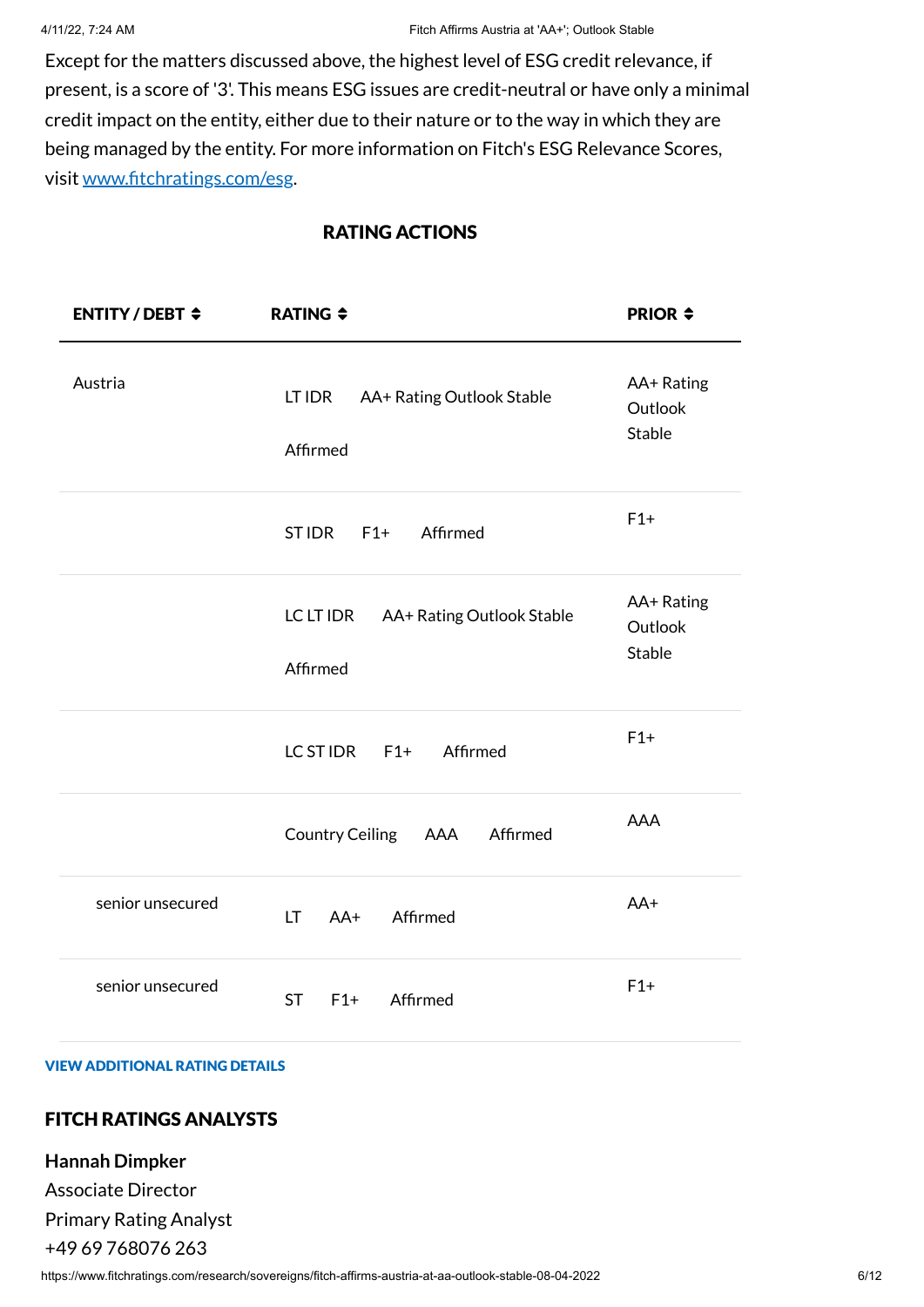hannah.dimpker@fitchratings.com Fitch Ratings – a branch of Fitch Ratings Ireland Limited Neue Mainzer Strasse 46 - 50 Frankfurt am Main D-60311

#### **Kit Yeung**

Director Secondary Rating Analyst +49 69 768076 129 kit.yeung@fitchratings.com

**Ed Parker** Managing Director Committee Chairperson +44 20 3530 1176 ed.parker@fitchratings.com

# MEDIA CONTACTS

**Peter Fitzpatrick** London +44 20 3530 1103 peter.fitzpatrick@thefitchgroup.com

Additional information is available on www.fitchratings.com

# PARTICIPATION STATUS

The rated entity (and/or its agents) or, in the case of structured finance, one or more of the transaction parties participated in the rating process except that the following issuer(s), if any, did not participate in the rating process, or provide additional information, beyond the issuer's available public disclosure.

# APPLICABLE CRITERIA

Country Ceilings Criteria (pub. 01 Jul 2020) Sovereign Rating Criteria (pub. 26 Apr 2021) (including rating assumption sensitivity)

# APPLICABLE MODELS

Numbers in parentheses accompanying applicable model(s) contain hyperlinks to criteria providing description of model(s).

Country Ceiling Model, v1.7.2 (1)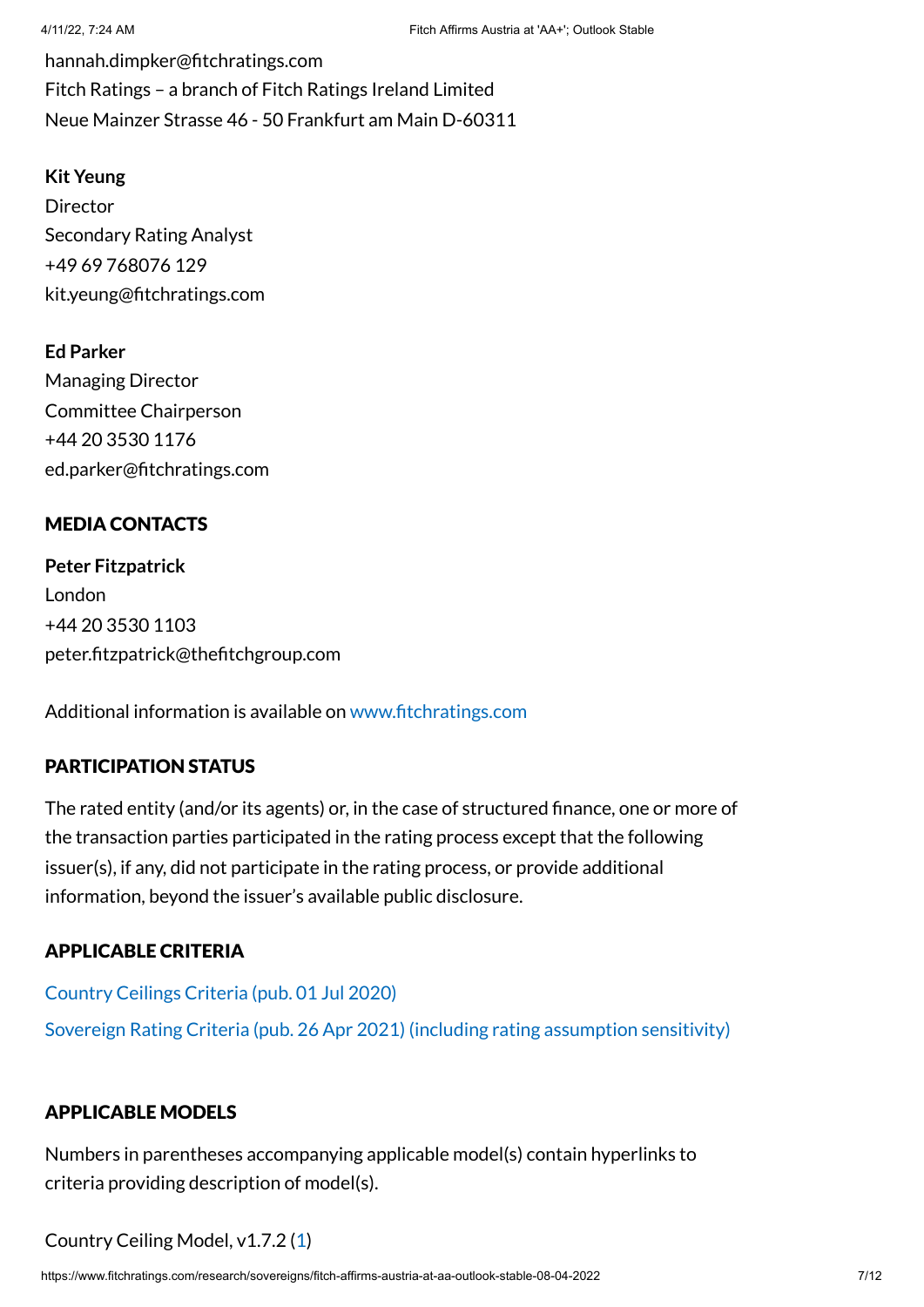Debt Dynamics Model, v1.3.1 (1)

Macro-Prudential Indicator Model, v1.5.0 (1)

Sovereign Rating Model, v3.12.2 (1)

## ADDITIONAL DISCLOSURES

Dodd-Frank Rating Information Disclosure Form

Solicitation Status

Endorsement Policy

#### ENDORSEMENT STATUS

Austria EU Issued, UK Endorsed

#### UNSOLICITED ISSUERS

| <b>Austria (Unsolicited)</b>                           |      |
|--------------------------------------------------------|------|
| With Rated Entity or Related Third Party Participation | Yes  |
| With Access to Internal Documents                      | Yes  |
| With Access to Management                              | Yes. |

# DISCLAIMER & DISCLOSURES

All Fitch Ratings (Fitch) credit ratings are subject to certain limitations and disclaimers. Please read these limitations and disclaimers by following this link:

https://www.fitchratings.com/understandingcreditratings. In addition, the following https://www.fitchratings.com/rating-definitions-document details Fitch's rating definitions for each rating scale and rating categories, including definitions relating to default. Published ratings, criteria, and methodologies are available from this site at all times. Fitch's code of conduct, confidentiality, conflicts of interest, affiliate firewall, compliance, and other relevant policies and procedures are also available from the Code of Conduct section of this site. Directors and shareholders'™ relevant interests are available at https://www.fitchratings.com/site/regulatory. Fitch may have provided another permissible or ancillary service to the rated entity or its related third parties. Details of permissible or ancillary service(s) for which the lead analyst is based in an ESMA- or FCA-registered Fitch Ratings company (or branch of such a company) can be found on the entity summary page for this issuer on the Fitch Ratings website.

In issuing and maintaining its ratings and in making other reports (including forecast information), Fitch relies on factual information it receives from issuers and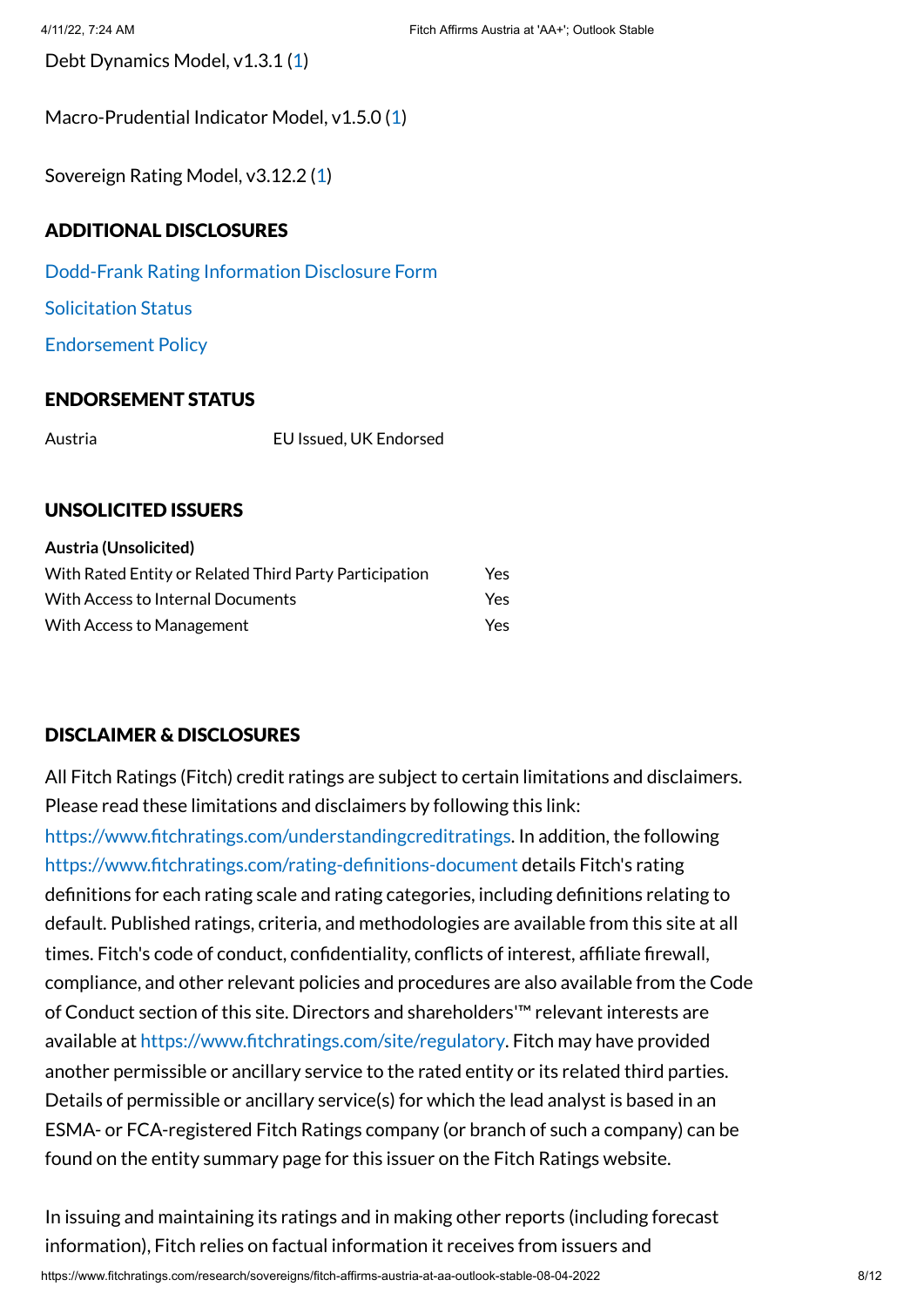underwriters and from other sources Fitch believes to be credible. Fitch conducts a reasonable investigation of the factual information relied upon by it in accordance with its ratings methodology, and obtains reasonable verification of that information from independent sources, to the extent such sources are available for a given security or in a given jurisdiction. The manner of Fitch's factual investigation and the scope of the thirdparty verification it obtains will vary depending on the nature of the rated security and its issuer, the requirements and practices in the jurisdiction in which the rated security is offered and sold and/or the issuer is located, the availability and nature of relevant public information, access to the management of the issuer and its advisers, the availability of pre-existing third-party verifications such as audit reports, agreed-upon procedures letters, appraisals, actuarial reports, engineering reports, legal opinions and other reports provided by third parties, the availability of independent and competent third- party verification sources with respect to the particular security or in the particular jurisdiction of the issuer, and a variety of other factors. Users of Fitch's ratings and reports should understand that neither an enhanced factual investigation nor any third-party verification can ensure that all of the information Fitch relies on in connection with a rating or a report will be acc+u+rate and complete. Ultimately, the issuer and its advisers are responsible for the accuracy of the information they provide to Fitch and to the market in offering documents and other reports. In issuing its ratings and its reports, Fitch must rely on the work of experts, including independent auditors with respect to financial statements and attorneys with respect to legal and tax matters. Further, ratings and forecasts of financial and other information are inherently forwardlooking and embody assumptions and predictions about future events that by their nature cannot be verified as facts. As a result, despite any verification of current facts, ratings and forecasts can be affected by future events or conditions that were not anticipated at the time a rating or forecast was issued or affirmed.

The information in this report is provided "as is" without any representation or warranty of any kind, and Fitch does not represent or warrant that the report or any of its contents will meet any of the requirements of a recipient of the report. A Fitch rating is an opinion as to the creditworthiness of a security. This opinion and reports made by Fitch are based on established criteria and methodologies that Fitch is continuously evaluating and updating. Therefore, ratings and reports are the collective work product of Fitch and no individual, or group of individuals, is solely responsible for a rating or a report. The rating does not address the risk of loss due to risks other than credit risk, unless such risk is specifically mentioned. Fitch is not engaged in the offer or sale of any security. All Fitch reports have shared authorship. Individuals identified in a Fitch report were involved in, but are not solely responsible for, the opinions stated therein. The individuals are named for contact purposes only. A report providing a Fitch rating is neither a prospectus nor a substitute for the information assembled, verified and presented to investors by the issuer and its agents in connection with the sale of the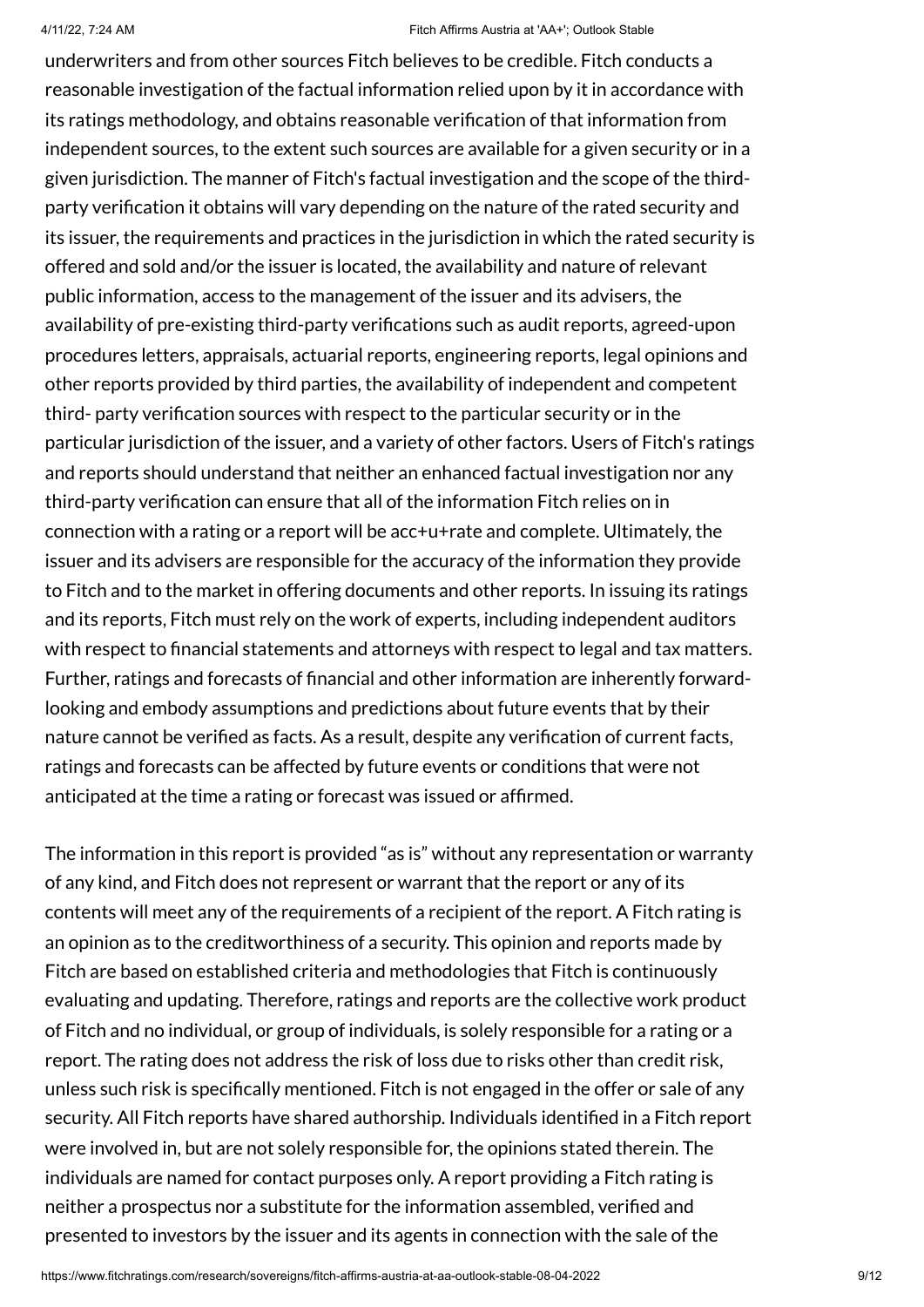securities. Ratings may be changed or withdrawn at any time for any reason in the sole discretion of Fitch. Fitch does not provide investment advice of any sort. Ratings are not a recommendation to buy, sell, or hold any security. Ratings do not comment on the adequacy of market price, the suitability of any security for a particular investor, or the tax-exempt nature or taxability of payments made in respect to any security. Fitch receives fees from issuers, insurers, guarantors, other obligors, and underwriters for rating securities. Such fees generally vary from US\$1,000 to US\$750,000 (or the applicable currency equivalent) per issue. In certain cases, Fitch will rate all or a number of issues issued by a particular issuer, or insured or guaranteed by a particular insurer or guarantor, for a single annual fee. Such fees are expected to vary from US\$10,000 to US\$1,500,000 (or the applicable currency equivalent). The assignment, publication, or dissemination of a rating by Fitch shall not constitute a consent by Fitch to use its name as an expert in connection with any registration statement filed under the United States securities laws, the Financial Services and Markets Act of 2000 of the United Kingdom, or the securities laws of any particular jurisdiction. Due to the relative efficiency of electronic publishing and distribution, Fitch research may be available to electronic subscribers up to three days earlier than to print subscribers.

For Australia, New Zealand, Taiwan and South Korea only: Fitch Australia Pty Ltd holds an Australian financial services license (AFS license no. 337123) which authorizes it to provide credit ratings to wholesale clients only. Credit ratings information published by Fitch is not intended to be used by persons who are retail clients within the meaning of the Corporations Act 2001.

Fitch Ratings, Inc. is registered with the U.S. Securities and Exchange Commission as a Nationally Recognized Statistical Rating Organization (the "NRSRO"). While certain of the NRSRO's credit rating subsidiaries are listed on Item 3 of Form NRSRO and as such are authorized to issue credit ratings on behalf of the NRSRO (see https://www.fitchratings.com/site/regulatory), other credit rating subsidiaries are not listed on Form NRSRO (the "non-NRSROs") and therefore credit ratings issued by those subsidiaries are not issued on behalf of the NRSRO. However, non-NRSRO personnel may participate in determining credit ratings issued by or on behalf of the NRSRO.

Copyright © 2022 by Fitch Ratings, Inc., Fitch Ratings Ltd. and its subsidiaries. 33 Whitehall Street, NY, NY 10004. Telephone: 1-800-753-4824, (212) 908-0500. Fax: (212) 480-4435. Reproduction or retransmission in whole or in part is prohibited except by permission. All rights reserved.

#### READ LESS

#### SOLICITATION STATUS